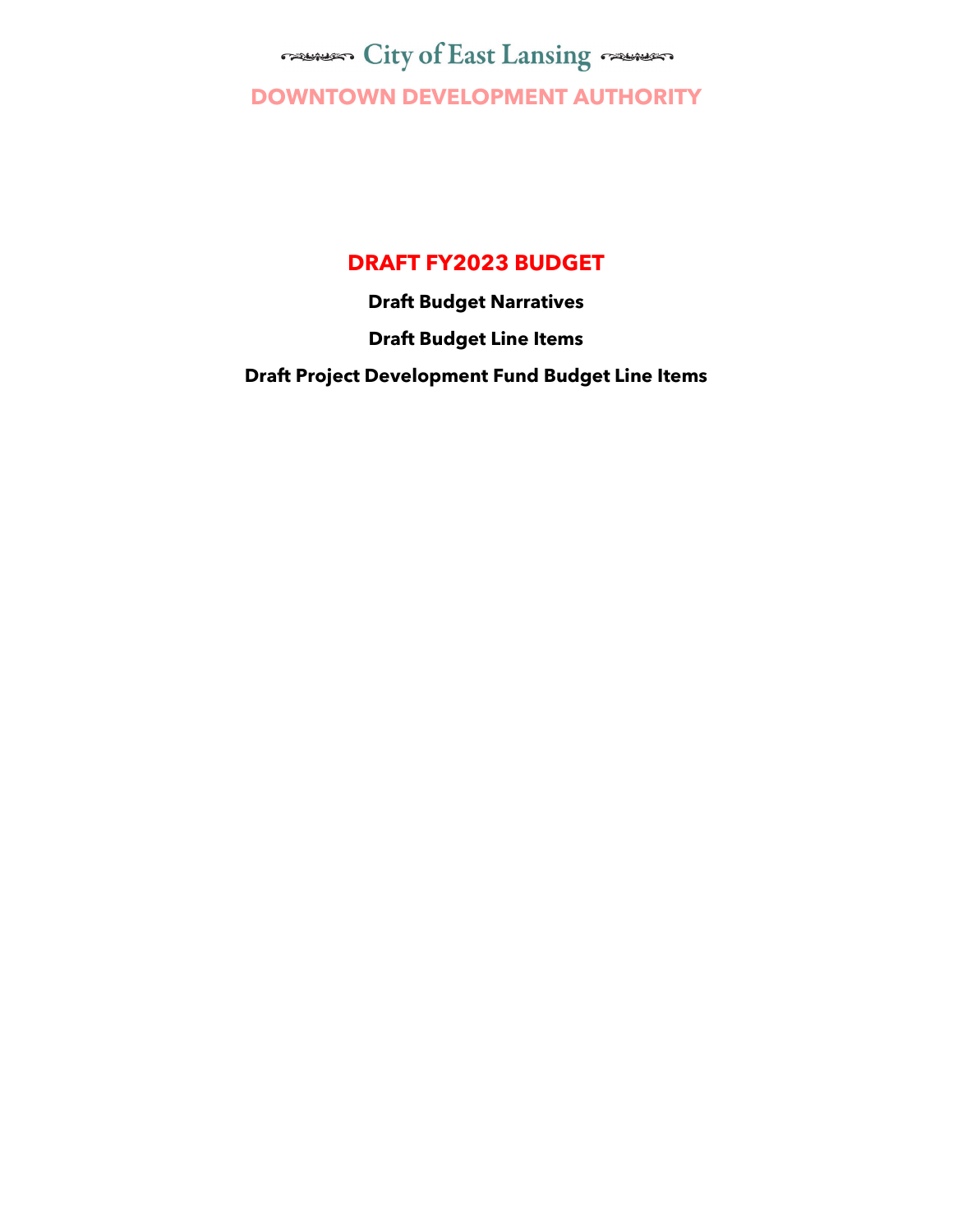### **City of East Lansing Comments DOWNTOWN DEVELOPMENT AUTHORITY**

**Estimated Revenues**

#### **EXPLANATORY INFORMATION**

The Downtown Development Authority (DDA) operates with a Board of Directors consisting of 11 members, the majority of whom own property and/or businesses in the downtown. A primary mission of the Authority is to attract new business investment in the downtown, and to enhance the overall business climate through marketing and promotion. Since its formation in 1985, the DDA has been instrumental in attracting significant new development and redevelopment in the downtown, including nearly \$330 million of investment since 2017. This was leveraged by a DDA capital investment of over \$22 million for new infrastructure, including new parking facilities, streetscape improvements, and amenities. Examples of supported projects include University Place (the Marriott Hotel); City Center; Stonehouse Village; Albert Place; St. Anne; The Residences; 300 W. Grand River; 565 E. Grand River; Center City; and Park District, including the Graduate Hotel. The most recent project supported by the DDA is the proposed MSUFCU project which includes a 7-story office building, including a MSUFCU Branch Credit Union, community space, general office space, and additional office space.

The DDA's overall budget is increasing \$93,385, or 6.3%. Property taxes continue to see steady growth, operational adjustments are expected, and a modest amount of fund balance is needed to continue supporting the Evergreen properties and various activities planned for the downtown district.

#### **INCOME**

- \$1,265,730 Property Tax Revenues This is the primary source of revenue for the DDA and includes the incremental tax (TIF) revenues that result from increased development and redevelopment in the downtown, as well as a separate operating millage tax levy of 2 mills (reduced to 1.7007 mills due to Headlee restrictions). Property tax revenue for FY2022 is expected to be higher than the budgeted amount, coming in at \$1,238,470. The FY2023 property tax budget is expected to increase 2.2% and includes \$269,100 from the DDA millage; \$135,795 from the TIF1 plan capture; and \$860,835 from the TIF2 plan capture.
- \$ -0- Intergovernmental Revenue In FY2021, the DDA received a \$50,000 grant from the Michigan Economic Development Corporation as part of the Place Project campaign. These funds were a one-time grant used for the various activities implemented during the pandemic. No additional grants are anticipated at this time.
- \$113,025 Charges for Services Beginning in FY2023, the DDA will facilitate the waste collection contracts for all the downtown businesses. Historically, the downtown businesses would pay the waste removal company directly. The DDA will bill each individual business and be responsible for collecting payment, in addition to managing and monitoring access to the waste receptacle rooms.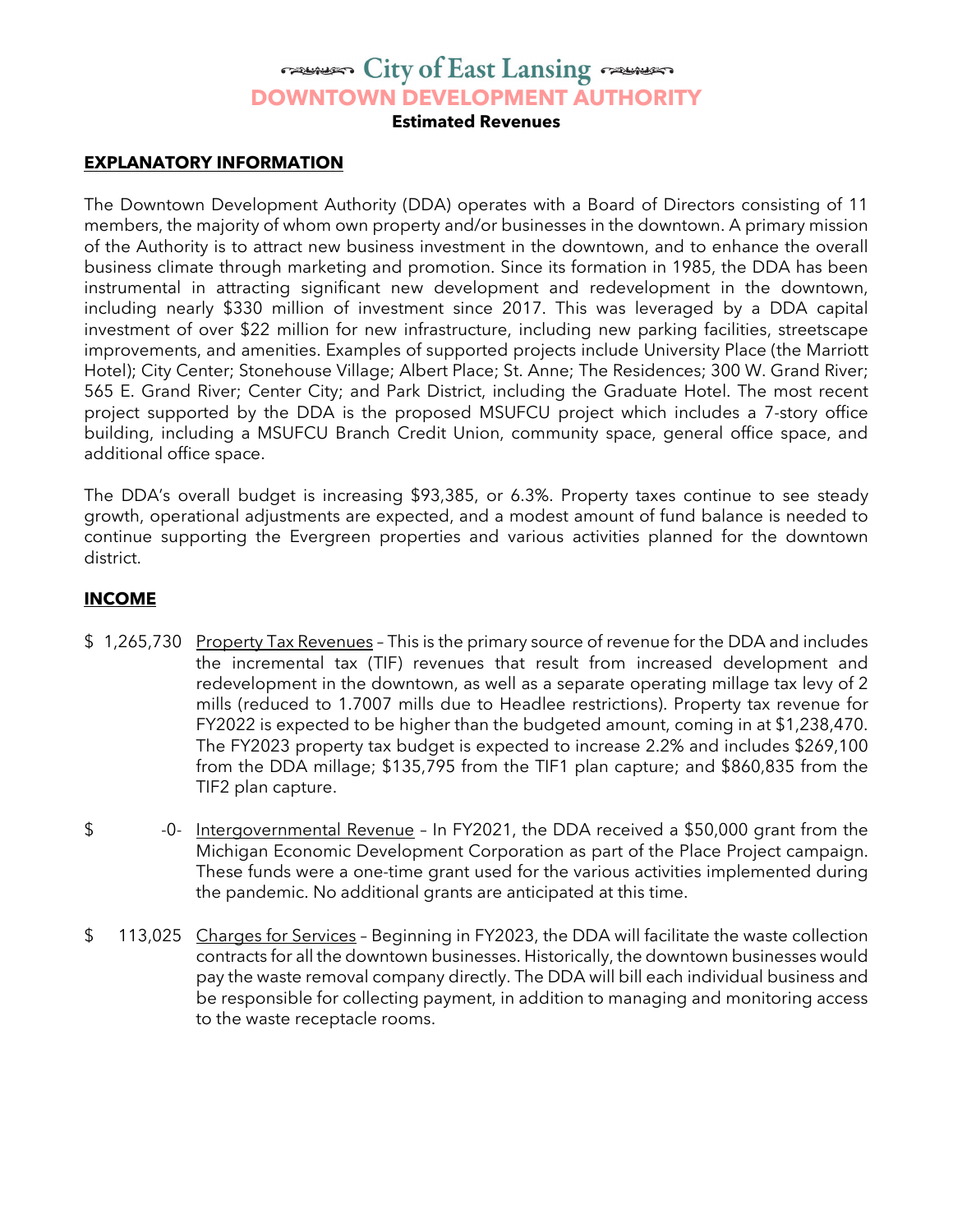# **City of East Lansing Comments**

**DOWNTOWN DEVELOPMENT AUTHORITY**

**Estimated Revenues (Continued)**

#### **EXPLANATORY INFORMATION (Continued)**

\$ 103,650 Rental Income - Income derived from the Evergreen properties. The reduction from FY2021 is due to 314, 328, and 334 Evergreen being demolished as part of the DDA's plan to redevelop the Evergreen properties, leaving only 340 and 344 Evergreen with homes to lease. A portion of the demolished properties is leased for \$6,000 per month by Granger Construction for use as a construction staging area for the MSUFCU development project with the monthly rental income payments expected to cease in March of 2023.

> Historically, rental income was also generated from leasing downtown dumpster pads to a third-party waste hauler. As mentioned above, City staff will begin managing the dumpster pads and no rental income is expected from the third-party.

- \$ -0- Community Support In FY2021, the DDA launched a crowd-funding platform in connection with Place Project campaign, to match the state-funded grant mentioned above. This was a successful campaign, securing the grant and providing much needed support for the downtown during the pandemic. FY2022 includes \$100,000 of support from the MSUFCU project to assist in demolition costs of the Evergreen properties. No additional community support is anticipated in FY2023.
- \$ 20 Other Miscellaneous Revenue In connection with the City Center project and use of public property.
- \$ 6,000 Interest Income Consists of interest income on idle cash balances throughout the year.
- \$ 90,645 Other Financing Sources During FY2019 the property at 303 Abbot was sold as part of the Park District project, with sale proceeds paid from a portion of the brownfield TIF capture over an eight-year period. The DDA is expected to receive a total of \$500,000 by FY2028 with an initial \$14,000 received in FY2021. The second payment of \$40,000 was received in FY2022 and \$70,00 is expected in FY2023.

Also included here is planned use of fund balance in the amount of \$20,645. Use of fund balance is a result of the ongoing operating deficit associated with the Evergreen properties. The DDA will continue to subsidize these properties with DDA general revenues until the debt is paid in full or the properties are sold.

Fund balance remains strong and allows flexibility in funding the deficits of the Evergreen properties until they are sold and developed. The City's General Fund is a backstop for this debt if the DDA becomes unable to pay the debt annually. The fund balance is expected to decrease by \$202,625 in FY2022 and an additional \$20,645 in FY2023, leaving an estimated fund balance of \$646,896, or 41.0% of operating expenditures.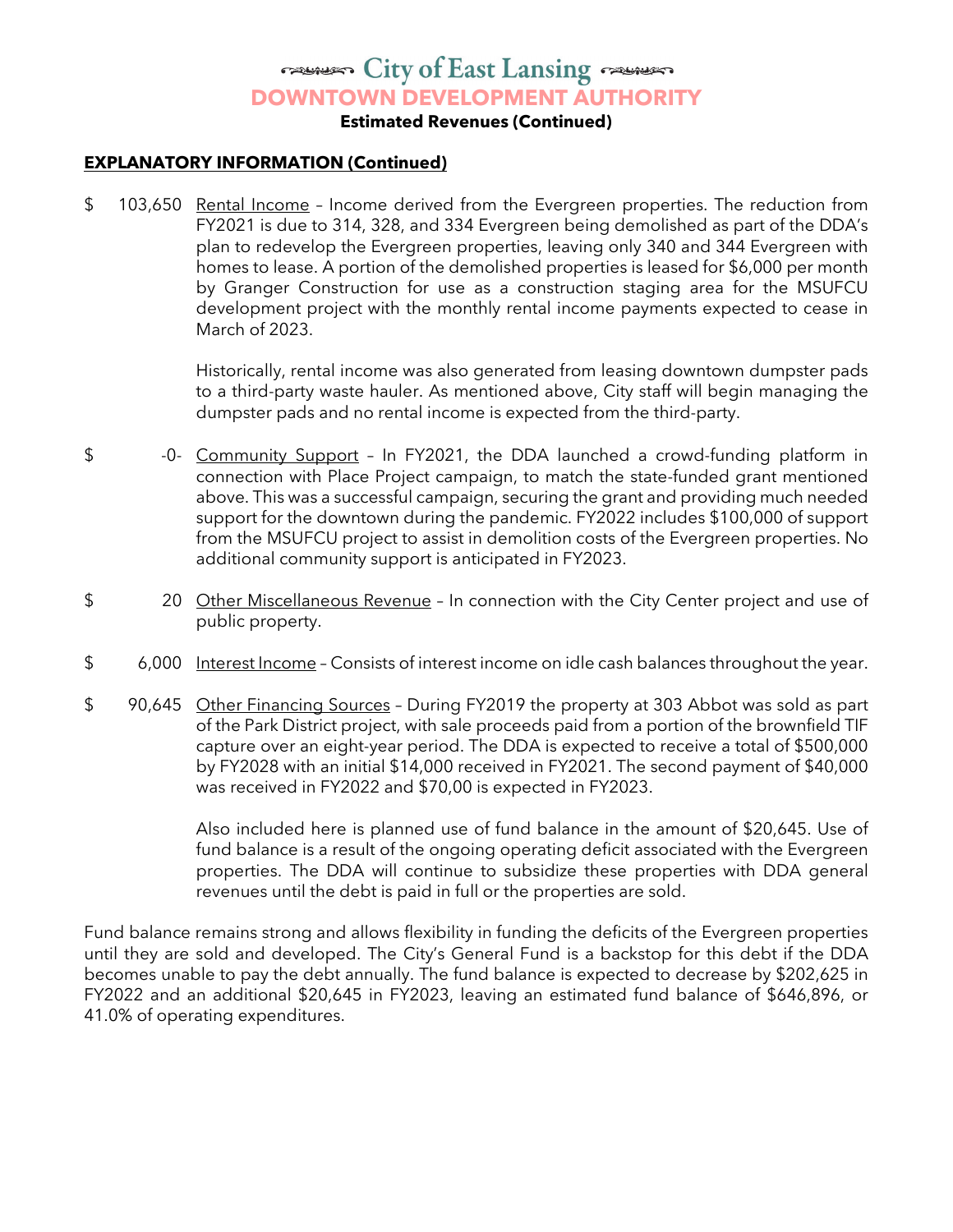### **City of East Lansing Comments DEPARTMENT APPROPRIATION**

**FUND Downtown Development Authority** 

FUNCTION Community and Economic Development STAFF RESPONSIBLE Adam Cummins/Heather Pope

#### **PROGRAMS**

The Downtown Development Authority administers programs and projects designed to halt property value deterioration, increase property tax valuation, eliminate the causes of the deterioration, and promote sustainable economic growth in downtown East Lansing. Programming and projects are focused on enhancing and maintaining a vibrant, authentic downtown district through a variety of community-driven initiatives, place-based economic development strategies, incentive programs, creative marketing and advertising campaigns, and strategic partnerships. The Authority provides financial support to the Downtown Management Board to carry-out most of its marketing & promotional campaigns.

- Business Attraction/Business Retention
- Community Engagement
- Creative Placemaking
- DDA Public Art Projects
- Downtown and Community Outreach
- Downtown Events
- **Economic Development Outreach**
- Marketing and Advertising
- Property Marketing
- Safety and Security

### **GOALS & OBJECTIVES**

- Expand and diversify the local tax base.
- Foster a vibrant, authentic city and downtown district.
- Facilitate meaningful stakeholder input activities that represent informed, community-driven decision making.
- Invest in people-centered public spaces that enhance the visitor experience and provide a unique sense of place.
- Institute inclusive, placed-based economic development strategies focused on high-quality, people centric public spaces and amenities to attract and retain talent and encourage additional employment-centered development and tenancy in areas aligned with the Master Plan.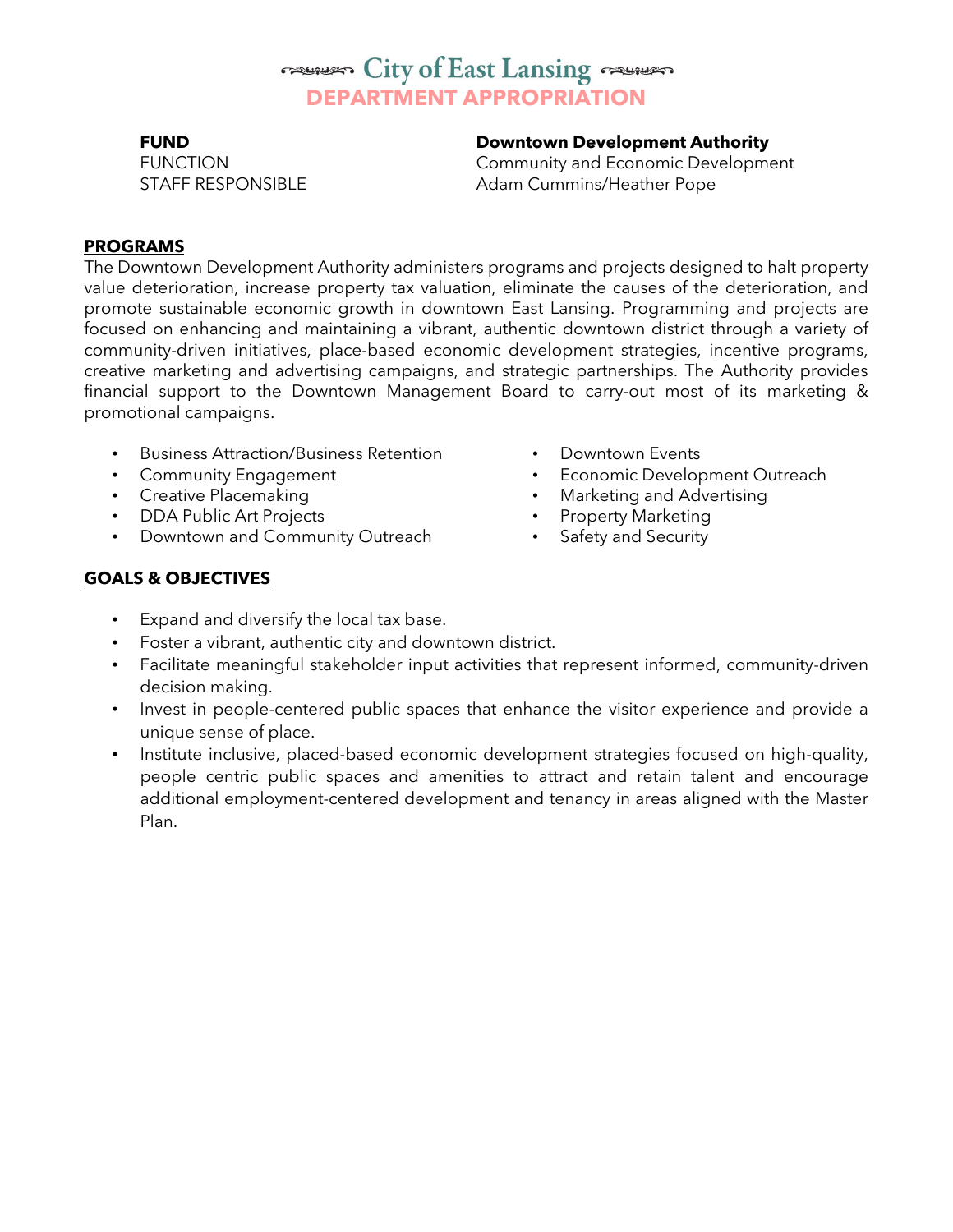## **City of East Lansing Comments DEPARTMENT APPROPRIATION**

#### **FUND Downtown Development Authority**

FUNCTION Community and Economic Development STAFF RESPONSIBLE Adam Cummins/Heather Pope

#### **EXPLANATORY INFORMATION (Continued)**

Personnel services are provided to the DDA primarily from the Department of Planning, Building, and Development (PBD) and the Finance Department. In FY2023, a total of \$150,000 will directly support portions of seven PBD staff person wages and benefits, and a total of \$4,860 for one a permanent, part-time position within the Parking Department for shared personnel services related to maintaining and cleaning the DDA-operated refuse rooms and seating areas adjacent to parking facilities.

FY2023 operating costs total \$686,505, an increase of \$273,845, or 66.4%, when compared to the previous year's budgeted operating costs. The municipal services agreement with the Department of Public Works increased \$64,100 due to additional services needed in the downtown as a result of the new initiatives and activities occurring. In addition, the change in downtown waste management resulted in additional costs of \$110,275, with new revenues also generated to offset these costs. Also new in FY2023, \$20,000 has been programmed to study and create a comprehensive plan for the downtown to enhance a diverse and inclusive economic development strategy. Finally, the project development fund is increasing \$95,595 with a renewed effort on downtown revitalization.

Utilizing the project development funds, the DDA continues its dedication to various activities that began in response to the pandemic and in effort to revitalize the downtown. The DDA has effectuated numerous business support programs including:

- The Daytime. Nighttime. Anytime. Place Project (Place Project) began in FY2021 with a focus on activating public spaces to drive pedestrian foot traffic for downtown business. Activities piloted under the Place Project, include:
	- o Clock Tower Banner Program
	- o Fashion & Fiber Festival
	- o Image Campaign Videos (x2)
	- o Live street performances
	- o Moonlight ExtravaGRANDza
	- o MSU Drawing Marathon
	- o Parklet Pilot Program
- o pARTicipate Wharton Center
- o Pickle Ball on Albert
- o Rotating Artwork Display Program
- o Skywalk Banner Program
- o Street Games
- o Trivia on the Street (x3)
- o Yoga on Albert
- Created Albert EL Fresco, an open streets concept closing two lanes of Albert Ave to vehicular traffic to create a pedestrian only zone. Albert EL Fresco will continue in summer of 2022.
- Administered two Outdoor Area Expansion and Beautification Grants to incentivize businesses to expand into, or beautify, their outdoor areas.
- Filmed and published a three-part series of how-to-park videos to provide engaging, instructional content for visitors needing to learn how to utilize downtown parking facilities and curbside pickup only zones.
- In collaboration with the Downtown Management Board (DMB), issued the Downtown Business Resource Guide to assist businesses with navigating regulatory compliance, summarize financial and technical assistance programs, and provide useful information for operating a business in downtown East Lansing.
- In collaboration with the DMB, launched a holiday BOGO program using the rebranded DNA Card – an eGift card program provided to downtown businesses.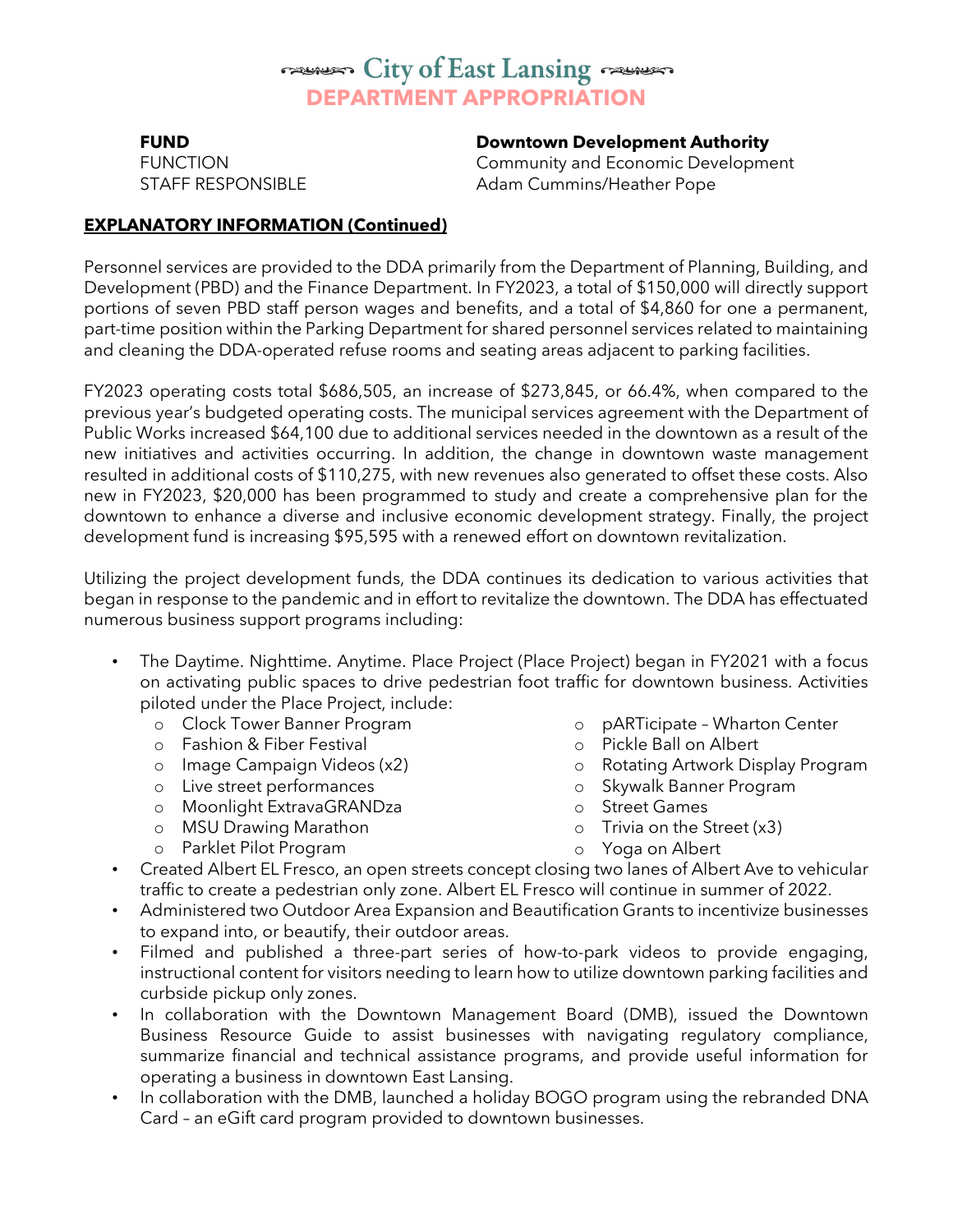### **City of East Lansing Comments DEPARTMENT APPROPRIATION**

#### **FUND Downtown Development Authority**

FUNCTION Community and Economic Development STAFF RESPONSIBLE Adam Cummins/Heather Pope

#### **EXPLANATORY INFORMATION (Continued)**

- The second installation of the Groovy Opportunity Mural occurred in August 2021. This is a DDA-led collaborative project among the DDA, MSU, and the Arts Commission that will see its third installation in May 2022.
- As part of the new beautification program focused on small-scale tactical urbanism and creative placemaking projects, the eastside stairwell of the M.A.C. parking garage and two crosswalks on Grove St. were painted with vibrant colors. In addition, a collaborative project, with MSUFCU, Granger Construction, and K-12 art classes, was completed to beautify the construction fence panels on the MSUFCU construction site on the corner of Abbot and Albert.
- The DDA financed a portion of the Artspace Feasibility Study, conducted by the non-profit developer Artspace, with the General Fund and the Arts Commission financing the other portions of the study. The Artspace Feasibility Study was finalized in January of 2022 and is currently being reviewed by applicable stakeholders.
- Under the Security Camera Expansion Project, four cameras on the exterior of the Albert Ave garage and two cameras on the exterior of the Division St garage have been installed.

In FY2023, the project development fund will support Albert EL Fresco, DMB marketing and promotions, various art programs, business support grants, a winter activation project, installation of bike racks, beautification efforts, and the parklet program.

The Evergreen properties continue to be held by the DDA, with three of the property's buildings being demolished and the land leased for construction staging, while the other two continue to provide residential rental opportunities. The capital outlay amount in FY2022 includes those demolition costs. In FY2020, the DDA released a [Request for Qualifications/Proposals \(RFQ/P\)](https://cityofeastlansing.com/DocumentCenter/View/8992/RFP---Evergreen-Final-Document-PDF) for the sale and development of these properties. Due to COVID-19, the project has been delayed as the developer continues to work on due diligence and securing office tenants. The DDA has extended the Memorandum of Understanding (MOU) agreement with the developer, River Caddis Development, LLC providing exclusivity to purchase the properties. The MOU includes an automatic renewal clause that extends the terms of the MOU for an additional 180-days unless either party terminates the MOU in writing prior to the expiration date. The next MOU expiration date is in July 2022.

The debt service line relates to the Evergreen properties. Due to the variable interest rate and fluctuations in the market, interest amounts have varied. The debt was restructured in FY2019 resulting in an interest rate increase, but the principal payment was lowered for the FY2019-2023 years. This allowed the DDA time to market the properties for redevelopment and alleviate some pressure on the DDA budget. This debt is backed by the full faith and credit of the City.

There is additional debt service budgeted in the transfers out line item. The City issued debt for the City Center I project, and the DDA transfers the required monies, \$353,305 in FY2023, to cover the debt payments. The debt payments associated with the City Center I project bonds are expected to end in FY2025. Also included in the transfers out is the contribution to the Parking Fund, equal to the TIF1 capture of \$135,795.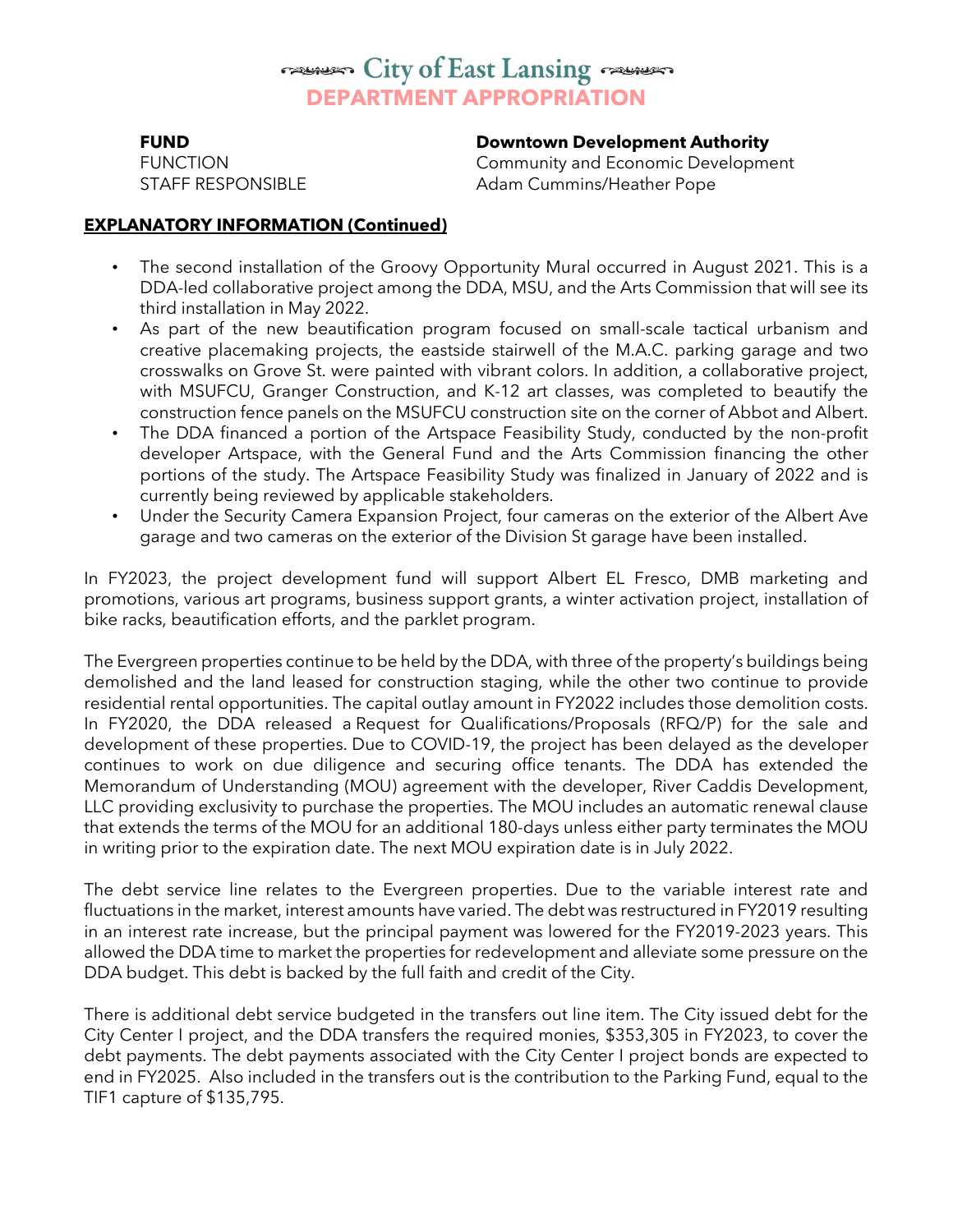# **Annual Budget by Account Classification Report**

**Detail**

|                                             | 2023 Preliminary<br><b>Budget</b> |
|---------------------------------------------|-----------------------------------|
| Fund: 248 Downtown Development Authority    |                                   |
| Revenue                                     |                                   |
| 501 - Property Taxes                        |                                   |
| 5020 - Property Taxes - DDA Special Millage | \$269,100.00                      |
| 5030 - TIF 1 University Place Tax Capture   | \$135,795.00                      |
| 5031 - TIF 2 DDA Tax Capture                | \$860,835.00                      |
| 501 - Property Taxes Totals                 | \$1,265,730.00                    |
| 570 - Intergovernmental Revenue             |                                   |
| 5101 - Federal Capital Grants               | \$0.00                            |
| 5121 - State Capital Grants                 | \$0.00                            |
| 5139 - TIF Shortfall Reimbursement          | \$0.00                            |
| 5160 - Other Operating Grants               | \$0.00                            |
| 570 - Intergovernmental Revenue Totals      | \$0.00                            |
| 590 - Charges for Services                  |                                   |
| 5421 - Charges for Services                 | \$113,025.00                      |
| 590 - Charges for Services Totals           | \$113,025.00                      |
| 661 - Rental Income                         |                                   |
| 5601 - Lease/Rental Income                  | \$103,650.00                      |
| 661 - Rental Income Totals                  | \$103,650.00                      |
| 610 - Community Support                     |                                   |
| 5700 - Contributions and Donations          | \$0.00                            |
| 5701 - Restricted Donations                 | \$0.00                            |
| 5720 - Capital Contributions                | \$0.00                            |
| 610 - Community Support Totals              | \$0.00                            |
| 670 - Other Miscellaneous Revenue           |                                   |
| 5650 - Miscellaneous Revenue                | \$20.00                           |
| 670 - Other Miscellaneous Revenue Totals    | \$20.00                           |
| 631 - Interest Income                       |                                   |
| 5751 - Interest Income                      | \$6,000.00                        |
| 5760 - Interest Income Restricted           | \$0.00                            |
| 631 - Interest Income Totals                | \$6,000.00                        |
| 690 - Other Financing Sources               |                                   |
| 5800 - Gain (Loss) on Sale of Assets        | \$70,000.00                       |
|                                             |                                   |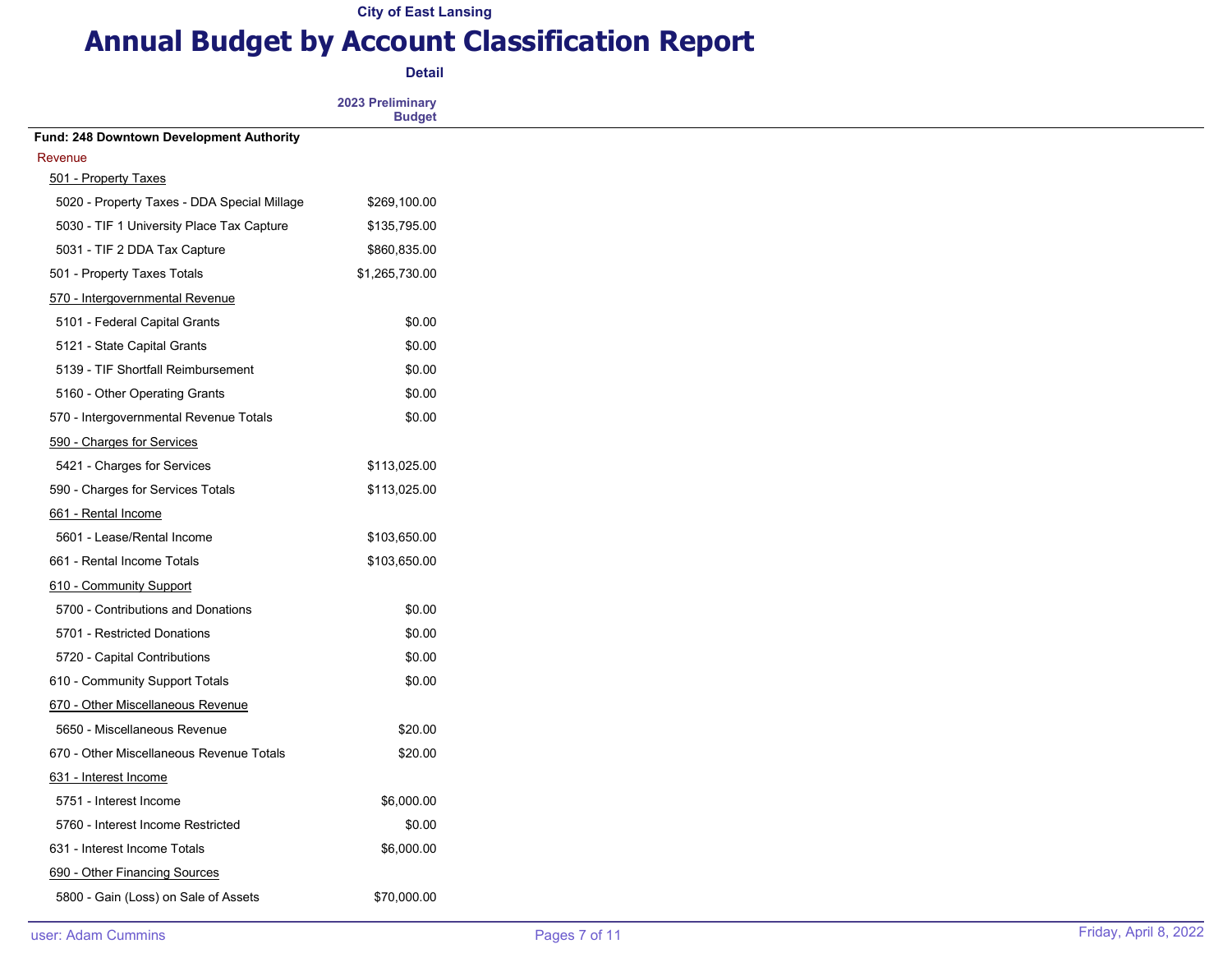# **Annual Budget by Account Classification Report**

|                                              | <b>Detail</b>  |
|----------------------------------------------|----------------|
| 5803 - Debt Proceeds                         | \$0.00         |
| 5805 - Forgiveness of Debt                   | \$0.00         |
| 5964 - Contribution from LDFA                | \$0.00         |
| 5990 - Reappropriated Equity                 | \$20,645.00    |
| 5992 - Reappropriated Equity Encumbrances    | \$0.00         |
| 690 - Other Financing Sources Totals         | \$90,645.00    |
| <b>Revenue Totals</b>                        | \$1,579,070.00 |
| <b>Expenditures</b>                          |                |
| 600 - Personnel Services                     |                |
| 6001 - Salaries and Wages Full Time          | \$0.00         |
| 6002 - Wages - Part Time                     | \$0.00         |
| 6003 - Wages - Contingent                    | \$0.00         |
| 6071 - S&W - Direct Charges                  | \$116,330.00   |
| 6082 - S&W - Project Mgmt Work Order Charges | \$0.00         |
| 6110 - Health Insurance - Actives            | \$0.00         |
| 6111 - Rx Insurance - Actives                | \$0.00         |
| 6150 - Dental Insurance                      | \$0.00         |
| 6160 - Long Term Disability Insurance        | \$0.00         |
| 6165 - Life Insurance                        | \$0.00         |
| 6201 - Social Security                       | \$0.00         |
| 6222 - Retirement - Hybrid DB                | \$0.00         |
| 6224 - Retirement - Hybrid DC                | \$0.00         |
| 6301 - Workers Compensation                  | \$0.00         |
| 6309 - HCSP - City Match                     | \$0.00         |
| 6341 - Fringe Benefits - Direct Charges      | \$38,530.00    |
| 6352 - Fringe Benefits - Project Mgmt Work   | \$0.00         |
| 600 - Personnel Services Totals              | \$154,860.00   |
| <u>700 - Operating Costs</u>                 |                |
| 7201 - Operating Supplies                    | \$1,000.00     |
| 7401 - Contract Services                     | \$155,620.00   |
| 7415 - Municipal Service Agreement           | \$205,000.00   |
| 7501 - Legal Services - General              | \$18,000.00    |
| 7510 - Audit Services                        | \$3,660.00     |
| 7601 - Insurance, Bonds and Claims           | \$2,760.00     |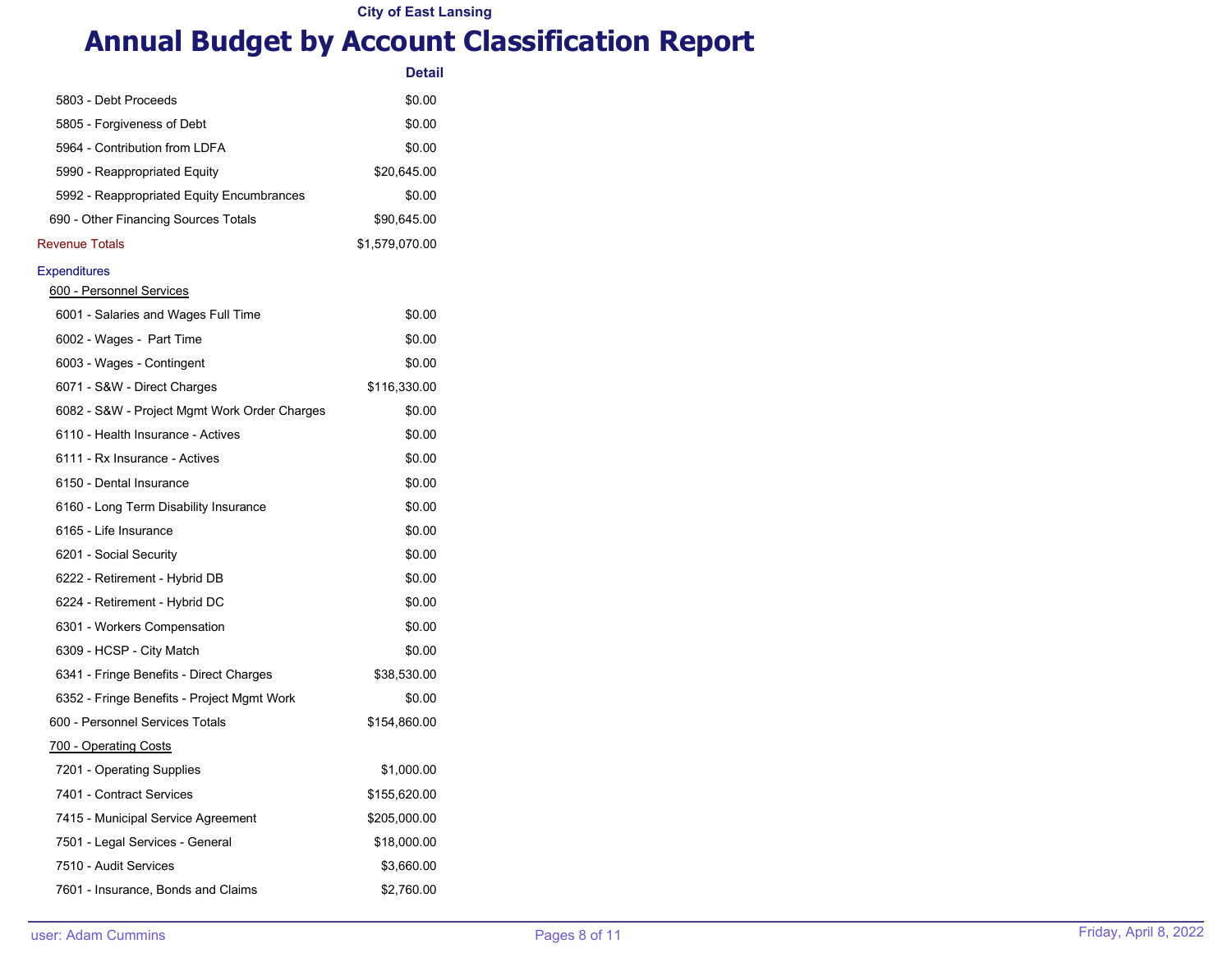# **Annual Budget by Account Classification Report**

|                                            | <b>Detail</b> |
|--------------------------------------------|---------------|
| 7701 - Communications - Telephone          | \$2,200.00    |
| 8001 - Dues and Memberships                | \$770.00      |
| 8101 - Employee Training & Travel          | \$350.00      |
| 8205 - Utilities - Electric                | \$7,500.00    |
| 8210 - Utilities - Gas                     | \$0.00        |
| 8215 - Utilities - Water and Sewer         | \$0.00        |
| 8220 - Utilities - Other                   | \$1,200.00    |
| 8301 - Building/Room Rent                  | \$1,080.00    |
| 8460 - Project Development Fund            | \$224,795.00  |
| 8461 - Project Development Fund - Expanded | \$0.00        |
| 8475 - Reimbursable Developer Costs        | \$0.00        |
| 8501 - Repairs and Maintenance             | \$24,940.00   |
| 8625 - Permit, License and Assessment Fees | \$810.00      |
| 8627 - Taxes                               | \$32,335.00   |
| 8810 - City Facility Rental                | \$0.00        |
| 8820 - City Computer Rental                | \$4,485.00    |
| 8890 - Other Internal Charges              | \$0.00        |
| 700 - Operating Costs Totals               | \$686,505.00  |
| <u>900 - Capital Outlay</u>                |               |
| 9001 - Capital Outlay                      | \$0.00        |
| 900 - Capital Outlay Totals                | \$0.00        |
| <u>950 - Debt Service</u>                  |               |
| 9501 - Principal Payment                   | \$110,000.00  |
| 9505 - Interest Expense                    | \$138,605.00  |
| 9510 - Paying Agent Fees                   | \$0.00        |
| 9515 - Bond Issuance Costs                 | \$0.00        |
| 9520 - Premium/Discount on Bonds           | \$0.00        |
| 950 - Debt Service Totals                  | \$248,605.00  |
| 960 - Transfers Out                        |               |
| 9701 - Contribution to General Fund        | \$0.00        |
| 9715 - Contribution to Debt Service Fund   | \$353,305.00  |
| 9721 - Contribution to Parks CIP Fund      | \$0.00        |
| 9730 - Contribution to Parking Fund        | \$135,795.00  |
| 9731 - Contribution to Building Authority  | \$0.00        |
|                                            |               |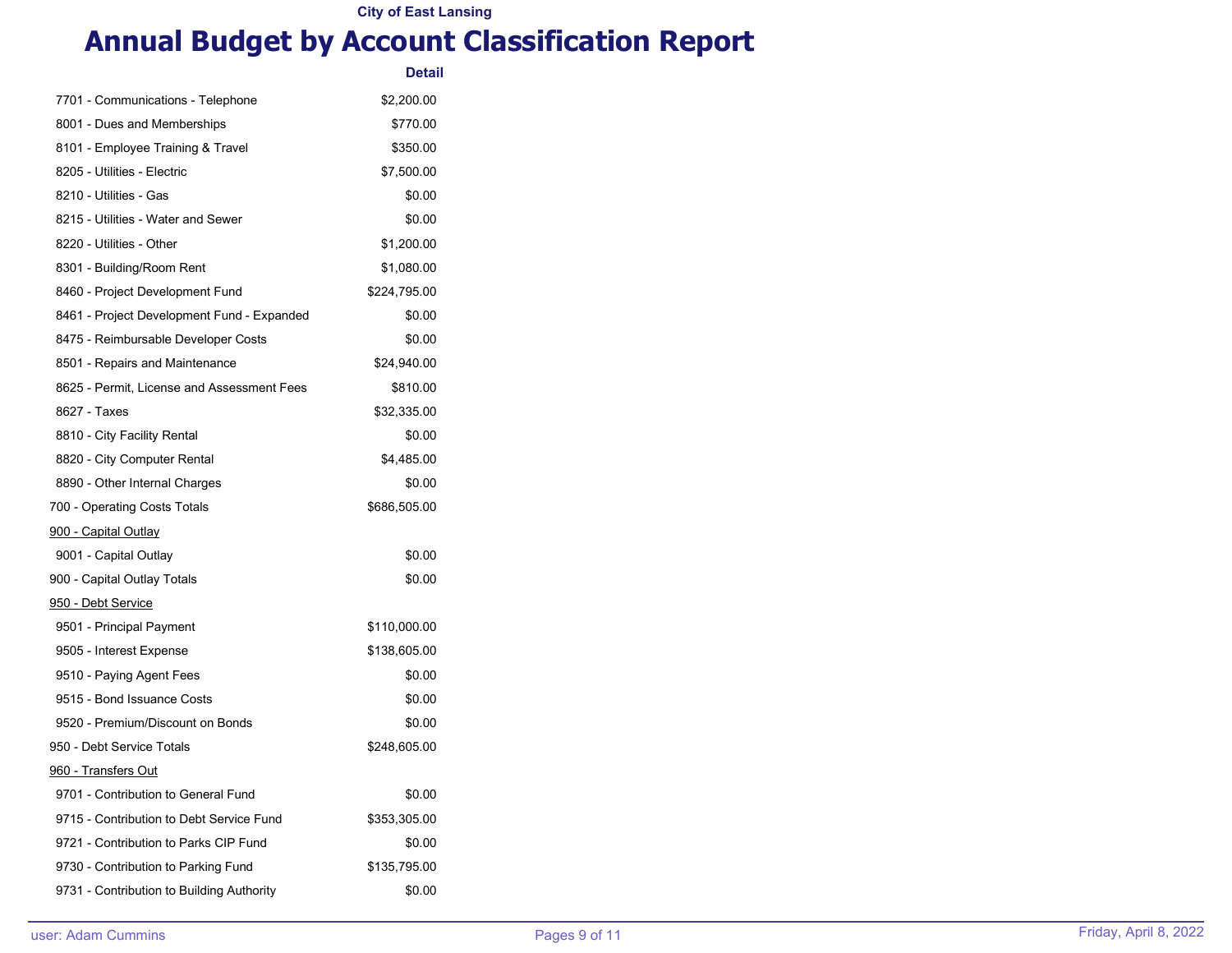# **Annual Budget by Account Classification Report**

|                                                   | <b>Detail</b>  |
|---------------------------------------------------|----------------|
| 9764 - Contribution to I DFA                      | \$0.00         |
| 960 - Transfers Out Totals                        | \$489,100.00   |
| 990 - Replenish Fund Equity                       |                |
| 9996 - Replenish Fund Equity                      | \$0.00         |
| 990 - Replenish Fund Equity Totals                | \$0.00         |
| Revenue Totals:                                   | \$1.579.070.00 |
| <b>Expenditure Totals</b>                         | \$1.579.070.00 |
| <b>Fund Total: Downtown Development Authority</b> | \$0.00         |
| <b>Revenue Grand Totals:</b>                      | \$1,579,070.00 |
| <b>Expenditure Grand Totals:</b>                  | \$1,579,070.00 |
| <b>Net Grand Totals:</b>                          | \$0.00         |